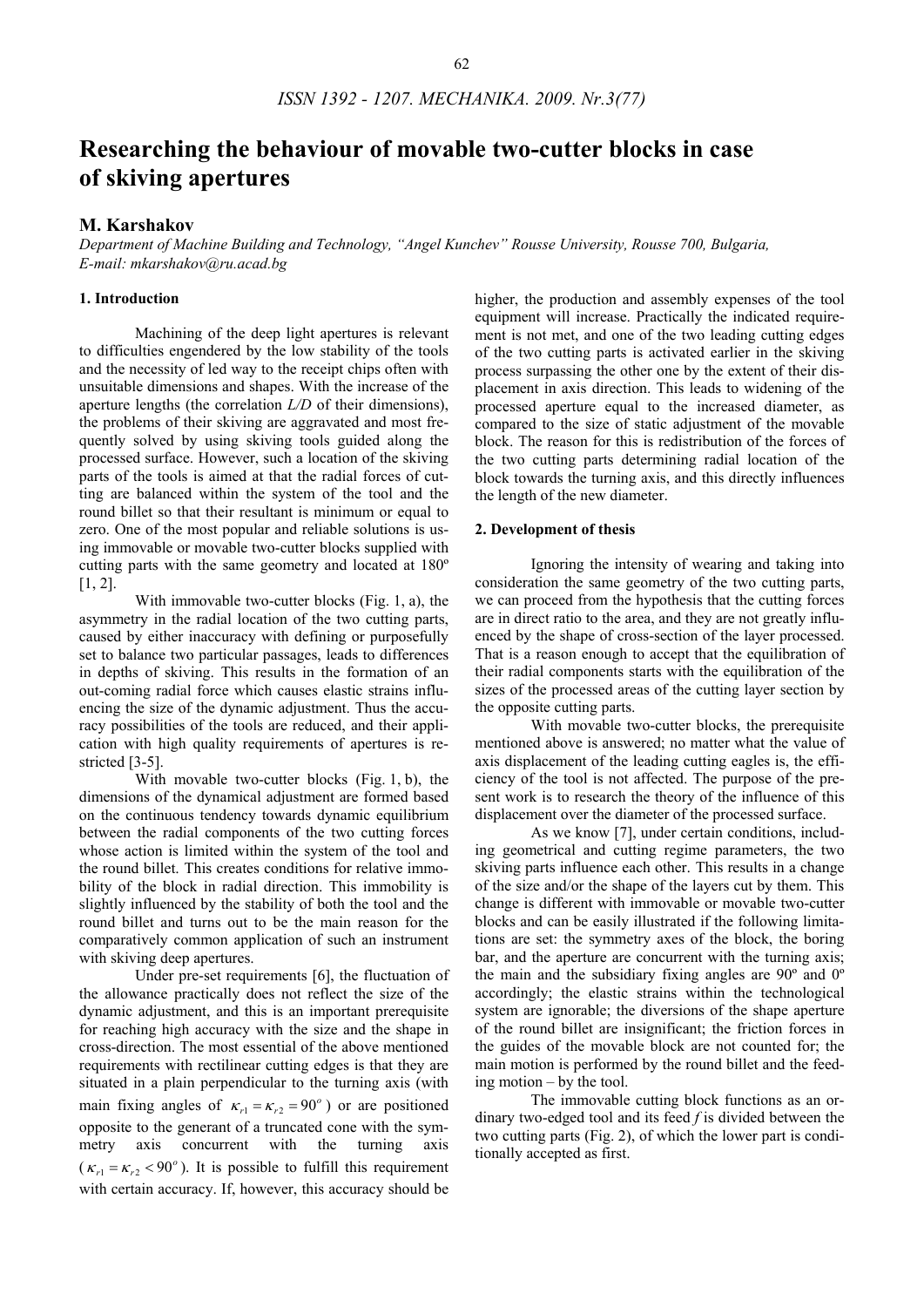

Fig. 1 Scheme of cutting with skiving tools with: a - immovable cutting blocks; b - movable cutting blocks *f* – feeding; *a* – cutting depth;  $Fx$ ,  $Fz$  and  $Fy$  – cutting forces

With axis displacement where  $0 < X < f/2$  (Fig. 2, b), the feed, loaded on the second cutter, decreases equaling the size of the displacement  $X$ , and the feed of the first cutter increases with the same amount, i.e.:  $f_1 = f/2 + X$ ;  $f_2 = f/2 - X$ ;  $f_1 > f_2$ .

It should be pointed out that, in fact, both cutting parts move at a certain speed *f*, but they split the section of the cutting layer, which, otherwise, will be performed by only one of the two. To ease the research, from all the parameters characteristic for the separate sections, not the thickness of cutting layers but the feeding is chosen.

With axis displacement where *X=f/2* (Fig. 2, c), the upper cutting part stops the cutting, and  $f_1 = f$ ;  $f_2 = 0$ ;  $S_2$ =0. It is obvious that this displacement value is a borderline case, i.e. the case also characteristic for *Х≥f/*2.

In all three cases, the diameter of the cutting surface *D* remains equal to the size of static adjustment of the block *Ladj* measured as the distance between the apexes of its cutting parts projected onto the plain perpendicular to the turning axis. Moreover, thickness of the layers cut is identical to the size of feedings, and cutting depths can be defined as follows

$$
a_1 = a_2 = \frac{L_{adj} - D_0}{2} \tag{1}
$$

where  $D_0$  is the diameter of the round billet aperture.

 $F_{y1} > F_{y2}$  in the cases presented in Fig. 2, b, c, and a resultant force is initiated searching to move the block in radial direction.

The movable cutting block is notable for not bearing the presence of the resultant radial force. During the process of cutting, irrespective of the variation of the allowance, this block searches equilibrium with relation to the radial forces at the expense of any parameter changes in the layers cut by the two skiving parts.

With axis displacement where  $X=0$ , the shape and sizes of the cutting layer sections, as well as the diameter, correspond to the ones shown in the Fig. 2, а.

With axis displacement where 0<*Х*<*f/*2, a redistribution of feedings  $f_1$  u  $f_2$  and areas  $S_1$  u  $S_2$  appears, described with immovable block (Fig. 2, b). In this case, the movable block is moving radially toward the second cutting part under force  $\Delta F_y = F_{y1} - F_{y2}$  until the moment comes when  $\Delta F_y = 0$ . The resulting changes in the shape and sizes of the layer cut are shown in Fig. 3, а. The following additional marks are also introduced in Fig. 3, a:

 $S<sub>10</sub>$  and  $S<sub>20</sub>$  – contours of the cutting layer sections, first and second cutting parts, respectively, with *Х*=0 (Fig. 2, a), and new aperture diameter of  $D = L_{adj}$ ;

 $S_{1x}$  and  $S_{2x}$  – respective to the above-mentioned cutting layers contours, with the second cutting part lagging behind with *Х*, and new aperture diameter of  $D > L_{\text{adj}}$ ;

 $\Delta r$  – radial displacement of the bock in the direction to the second cutting part as a result of displacement *Х*.

To reach diameter  $D_x$ , radial displacement  $\Delta r$ should be defined since

$$
D_x = L_{adj} + 2\Delta r_x \tag{2}
$$

As a result of displacement *X*, the sections of the cutting layer from the first cutting part increases its thickness by *X* and decreases its width by  $\Delta r$ . Meanwhile, cross-section of the cutting layer from the second cutting part decreases its thickness by the *Х* and compensates for area loss by a layer with a  $2\Delta r$ , width. As a result of these changes, cross-sections of the cutting layers  $S_{1<sub>0</sub>}$  and  $S_{2<sub>0</sub>}$ turn into sections  $S_{1x}$  and  $S_{2x}$ , where they get shapes and dimensions according to the figure. It is obvious that the first section changes only its dimensions reaching thickness  $f_1$  and width  $a_1$ , and the second – both its dimensions and its shape where the areas with different thicknesses and widths form. According to definition, these changes do not occur when equilibration of the radial forces corresponding to their surface equation is reached.

The areas of the cutting layer from the first and second cutting parts are as follows

$$
S_1 = f_1 a_1 = (f/2 + X) a_1 \tag{3}
$$

$$
S_2 = f_2 a_2 + 2 \Delta r_x (f/2 + X) =
$$
  
=  $(f/2 - X) a_2 + \Delta r_x f + 2 X \Delta r_x$  (4)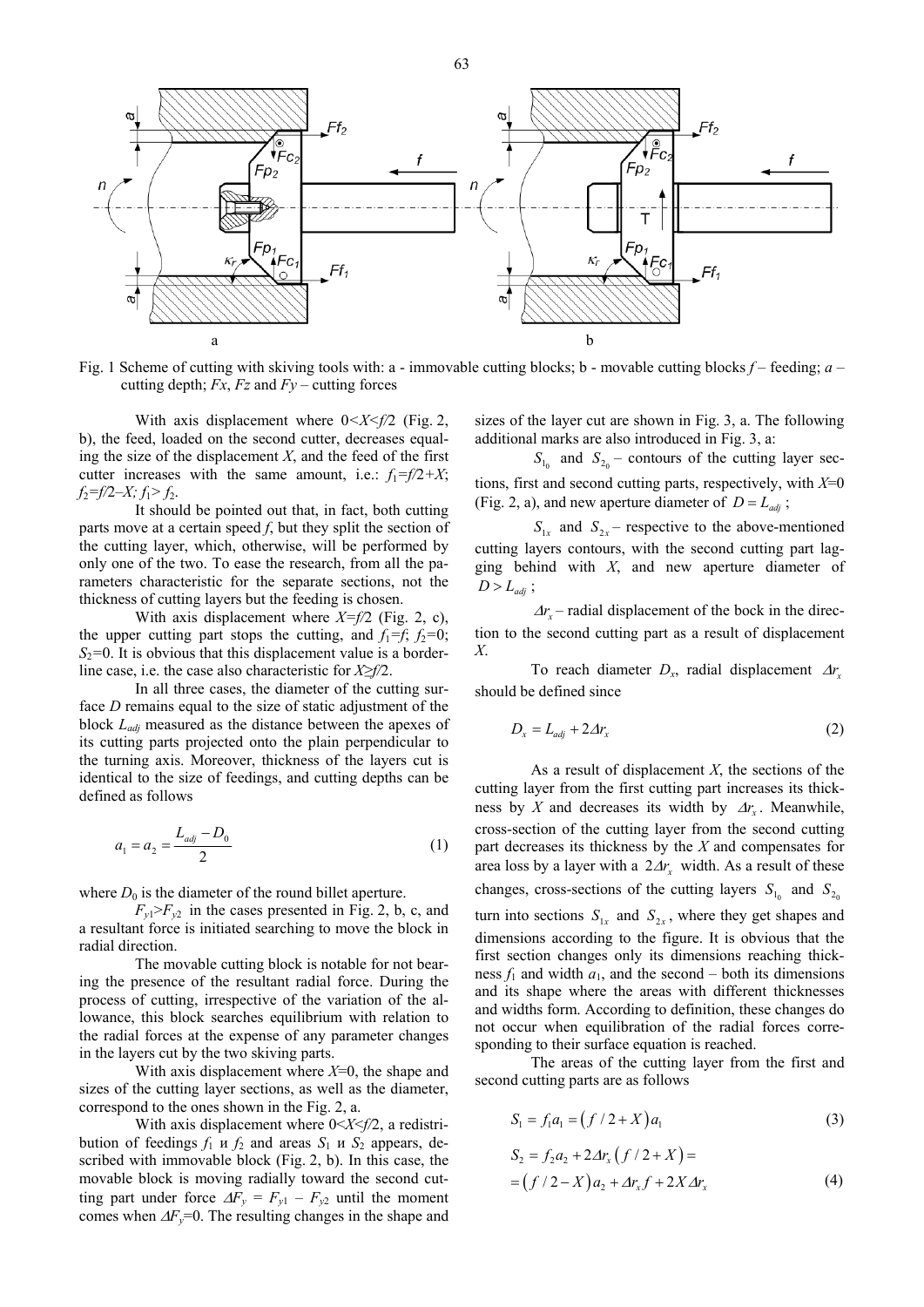

Fig. 2 Influence of the displacement X to the cross-sections of the cutting layers in immovable cutting blocks

After equalizing (3) and (4) and substituting

$$
a_{1,2} = \frac{L_{adj} - D_0}{2} \mp \varDelta r_x \tag{5}
$$

The new equation is

$$
\varDelta r_x = \frac{X\left(L_{adj} - D_0\right)}{2\left(X + f\right)}\tag{6}
$$

After substituting  $(6)$  in  $(2)$  and  $(5)$  as the diameter of the skiving surface and cutting depth, the result is

$$
D_x = L_{adj} + \frac{X(L_{adj} - D_0)}{X + f}
$$
 (7)

$$
a_{1,2} = \frac{L_{adj} - D_0}{2} \left( 1 \mp \frac{X}{X + f} \right) \tag{8}
$$

With axis displacement of  $X \ge f/2 = X_{lim}$  (Fig. 3, b), cross-sections of the cutting layers of the two cutting parts do not overlap and do not affect each other in terms of feeding motion. Making the areas equal accounts for a change in their dimensions only in radial direction by moving the block by distance  $\Delta r$ , where the cross-sections get the same shapes and dimensions. Therefore, this is considered the maximum radial displacement of the block; to calculate this displacement, *Х* in formula (6) must be substituted by *f/*2, where

$$
\Delta r = \frac{L_{adj} - D_0}{6} \tag{9}
$$

If the same substitution is performed in formula (7) and  $a_1 = a_2 = 2\Delta r$  is considered as diameter of the skiving surface and depths of cutting, the result is

$$
D_{\lim} = L_{adj} + \frac{L_{adj} - D_0}{3} \tag{10}
$$

and

$$
a_1 = a_2 = \frac{L_{adj} - D_0}{3} \tag{11}
$$

If  $\kappa_r = 90^\circ$  is excluded from the accepted limitation, to determine the aperture diameter and the depths of cutting with displacement *Х=*0 and *Х≥Xlim* the same considerations and subordinations, presented in  $\kappa_r = 90^\circ$ , will be valid. This, however, does not apply to a displacement of  $0 < X < X_{lim}$ .

With  $\kappa_r < 90^\circ$ , the limited axis displacement is  $X_{lim}$  >  $f/2$ , and the radial displacement  $\Delta r$ , can difficulty be calculated by equalization of the areas of the two crosssections of the cutting layers. To determine  $X_{lim}$  and  $\Delta r_x$ , Fig. 4 is used, in which the data is the same as in Fig. 3, and the graphic design of Fig. 4 is done following these considerations:

1. The contours of the cutting layer's sections of the two parts with  $X=0$  correspond to the starting (initial) position of the block, and they are marked as  $S_{1}$  and  $S_{2}$ .

2. If the second cutting part takes axial displacement of  $X \geq X_{lim}$ , the block moves to the maximum radial distance  $\Delta r$ , where the section contour takes the position marked as  $S_{2 \text{ times}}$  and the section contour of the first part takes the position of  $S_{1_{Y/m}}$ .

Besides, the work performed by the first cutting part enlarges the aperture opening from  $D_0$  to  $D_1$ , and the work performed by the second one enlarges the opening from  $D_1$  to  $D_{lim}$ . The mirror-image of  $S_{1_{Xlim}}$  contour is  $S_{\mathbf{r}'_{\text{train}}}$ . The middle line of the latter is placed at a distance of *f/*2 from its ends in an axis direction coinciding with the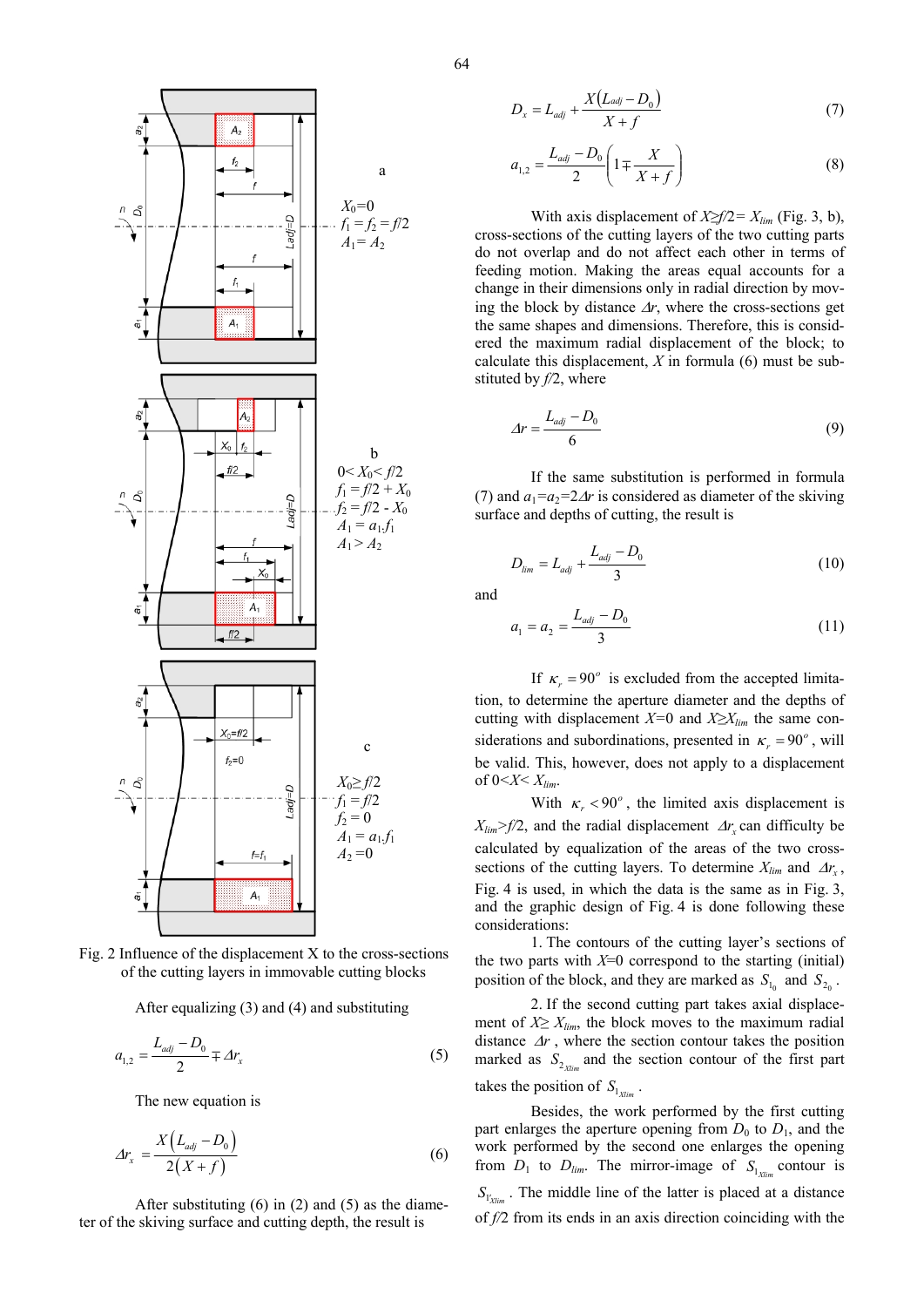bordering position of the leading cutting edge of the second cutting part and determining if the two sections will influence each other. In the frame of reference *Х0Y*, displacement *Xlim* is the abscissa of the intersection point *М* of the middle line and the line parallel to axis *0Х*, with Δ*r* as ordinate.



3. When the second cutting part is moved from  $X = X_{lim}$  to  $X = 0$ , the block moves in radial direction to the first cutting part (Δ*r* drops to 0), and the middle line of contour  $S_{V_{Xlim}}$  is pushed so as to coincide with the middle line of contour  $S_{2<sub>o</sub>}$ . The zone, where the two cutting parts

share feeding *f*, is locked between the middle line and the surpassing position of the leading cutting edge.

4. With axis displacement of 0<*Х*<*Хlim*, the section contour of the second cutting part is marked as  $S_{2x}$  and that of the second one  $-S_{1x}$ . The mirror-image of the latter contour over the second cutting part is marked as  $S_{1x}$ . The area, where the cross sections of the cutting layers from the two parts interact is located between the middle line of that contour and contour  $S_{2x}$ , and its size is in the axis direction and equals feeding  $f_2$ .

5. All the above mentioned contours in the axis direction have length *f*, except for  $S_{2x}$ , which also comprises an area with length  $f_2$ .

Based on proportion requirements between the section area and the cutting forces, for each displacement *Х* within the interval 0–*X*<sub>*lim*</sub>, the edge of the second cutting part lies on the line *а* (which may be accepted practically like straight) crossing its two bordering positions – points 0 and М. The equation of this line in the specified frame of reference is as follows

$$
\Delta r_x = \frac{\Delta r}{X_{\lim}} X \tag{12}
$$

The bordering displacement can be calculated by the following formula

$$
X_{\text{lim}} = f/2 + 1 \tag{13}
$$

where in the MNP right-angled triangle

$$
l = \frac{2\Delta r}{tg\kappa_r} \tag{14}
$$

The result of this consecutive substitution, of (9) in (14) and (13) is

$$
X_{\lim.} = \frac{f}{2} + \frac{L_{adj} - D_0}{3tg\kappa_r} \tag{15}
$$

After substituting (9) and (15) in (12) the result is

$$
\Delta r_x = \frac{X (L_{adj} - D_0) t g \kappa_r}{3 f t g \kappa_r + 2 (L_{adj} - D_0)}
$$
(16)

Substituting (16) in (2) and (5) makes it possible to specify the diameter of the skiving surface and the corresponding cutting thicknesses in the following equation

$$
D_x = L_{adj} + \frac{X (L_{adj} - D_0) t g \kappa_r}{1.5 f t g \kappa_r + L_{adj} - D_0}
$$
 (17)

In this case, the two cutting parts form the cross-sections of the layers they have cut through three different feedings  $-f_1, f_2$  and *f*. Moreover, to determine  $f_1$  it is essential to know  $f_2$  since  $f_1 = f - f_2$ . The result is only possible by equalizing the cross-section areas of the two cutting parts (the hatched areas), where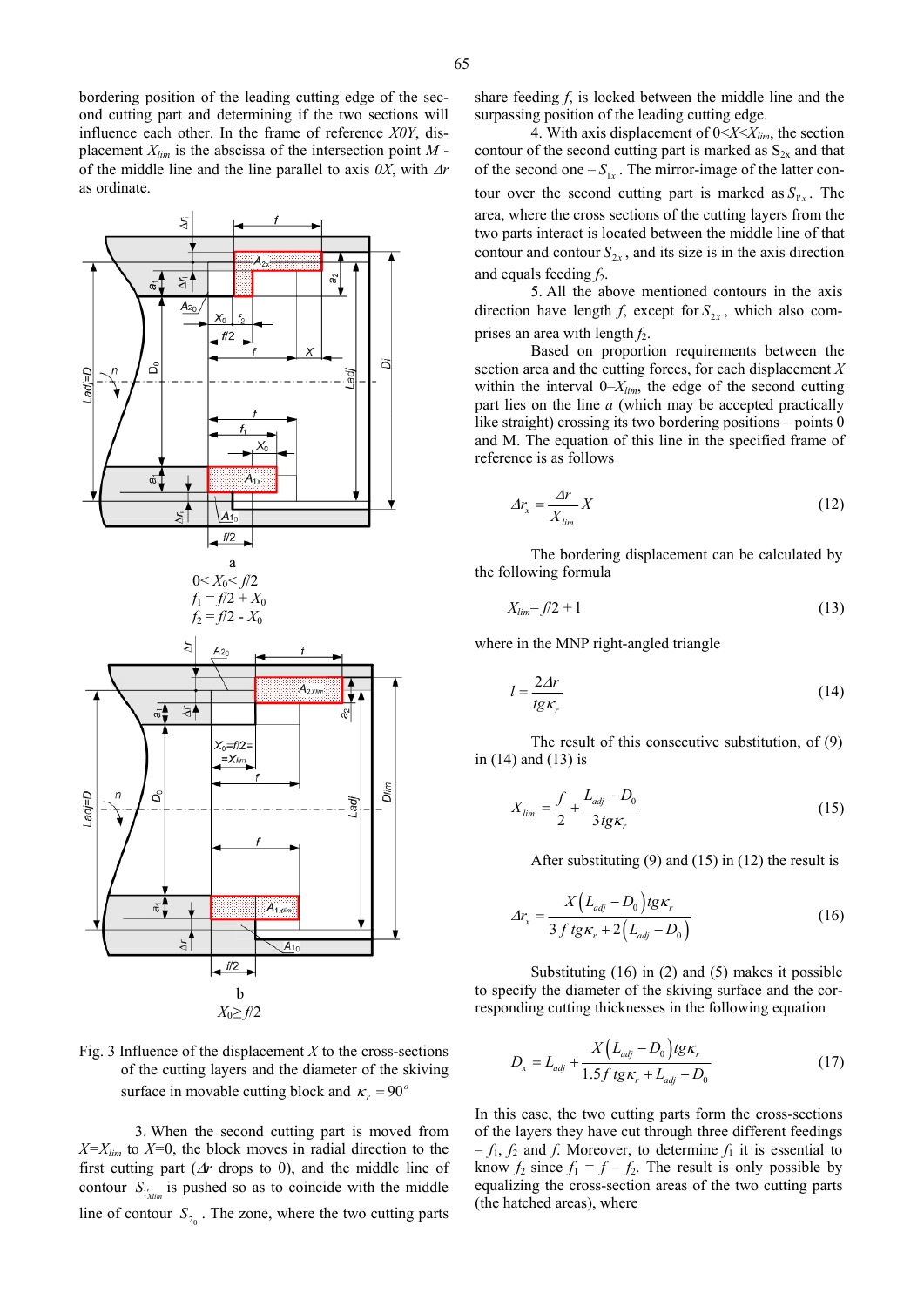$$
a_{1,2} = \frac{L_{\omega_0} - D_0}{2} \left( 1 \pm \frac{X \, t g \, \kappa_0 + L_{\omega_0} - D_0}{1.5 \, f \, t g \, \kappa_0 + L_{\omega_0} - D_0} \right) \qquad (18) \qquad f_{1,2} = \frac{f}{2} \pm \frac{f}{1.5 \, f - X + \frac{L_{\omega_0} - D_0}{t g \, \kappa_0}} \qquad (19)
$$

Fig. 4 Influence of the displacement *X* to the cross-sections of the cutting layers and the diameter of the skiving surface in movable cutting block and  $0 \le \kappa_r$  <90°: a -  $X_0$ =0; b -  $0 \le X_0 \le X_{lim}$ ; c -  $X_0 \ge X_{lim}$